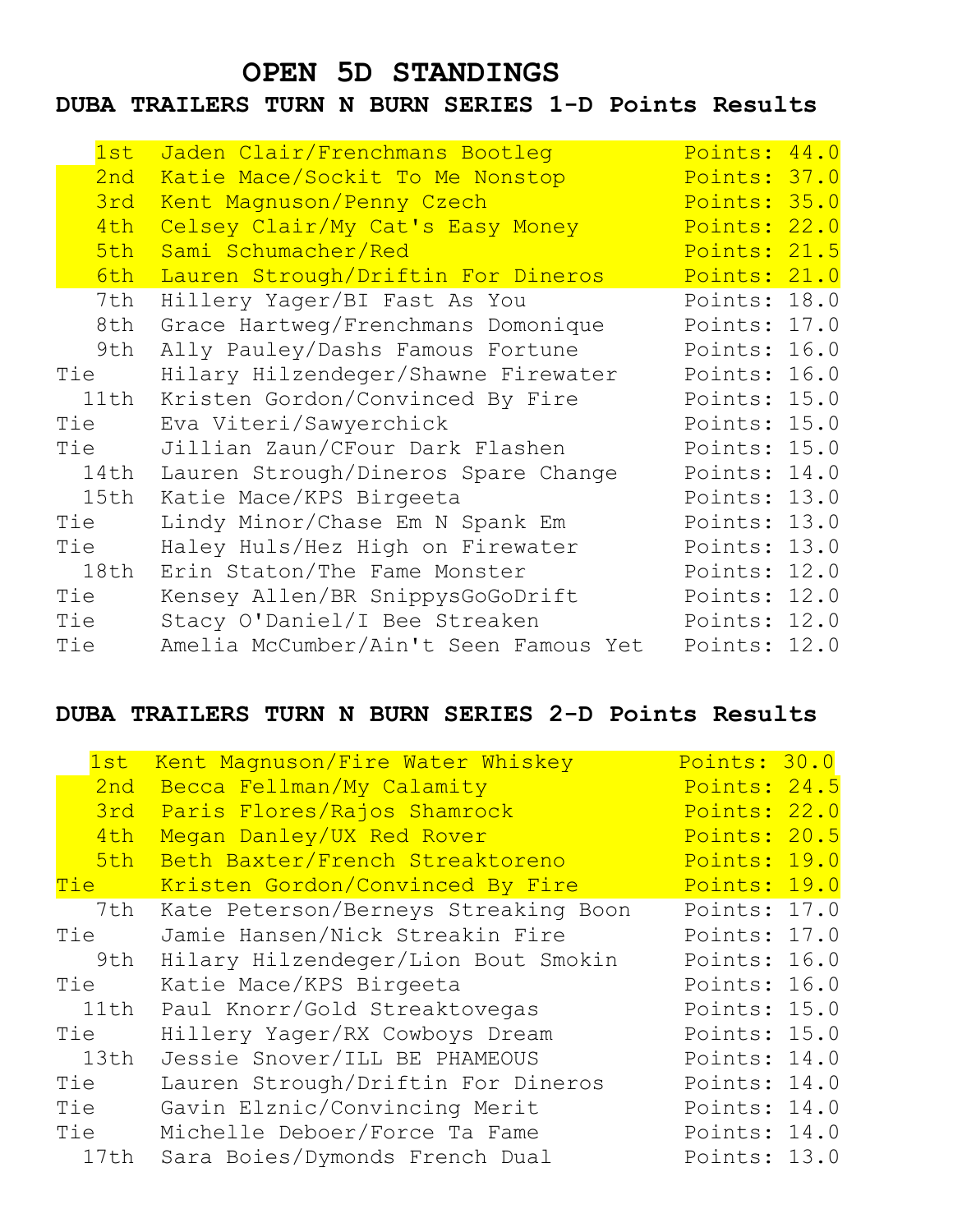| Tie  | Caitlyn Clair/UWRF TINKERS OKIE          | Points: 13.0 |
|------|------------------------------------------|--------------|
|      | 19th Willie Weisbrook/Bold Dreamn Bandit | Points: 12.5 |
| 20th | Tom Friedli/Tink's Diamond Fire          | Points: 12.0 |
| Tie  | Miya Daharsh/Firewater Albert            | Points: 12.0 |
| Tie  | JoAnna Haug/Keegan McKue                 | Points: 12.0 |
| Tie  | Brandi Moore/Cash Red Rock               | Points: 12.0 |

## **DUBA TRAILERS TURN N BURN SERIES 3-D Points Results**

| 1st  | Miya Daharsh/Firewater Albert                       | Points: 40.0 |  |
|------|-----------------------------------------------------|--------------|--|
| 2nd  | Casey Jones/Brilliante Cinco                        | Points: 23.0 |  |
| 3rd  | Megan Danley/UX Red Rover                           | Points: 22.0 |  |
| 4th  | Cloey Thompson/Blazin Diamond Dash                  | Points: 20.0 |  |
| 5th  | Brooke Buhr/DHR ThisGirlsOnFire                     | Points: 18.0 |  |
| 6th  | Judson Tietjen/Reese                                | Points: 15.5 |  |
| 7th  | Lauren Strough/Send Backup Bill                     | Points: 15.0 |  |
| 8th  | Miya Daharsh/Wanta Lotta Cash                       | Points: 14.0 |  |
| Tie  | Lorri Knorr/Salty Ashes                             | Points: 14.0 |  |
| 10th | Kamber Warne/Scooters Mayday                        | Points: 13.5 |  |
| 11th | Lindsey Wackel/Heza Kool Okie                       | Points: 13.0 |  |
| Tie  | Kelsey Bruck/Chicks Royal Rocket                    | Points: 13.0 |  |
| 13th | Ruth Laue/Fine Little Ruby                          | Points: 12.0 |  |
| Tie  | Willie Weisbrook/Bold Dreamn Bandit                 | Points: 12.0 |  |
| 15th | Kelsey Bruck/Tuff Peppy Jax                         | Points: 11.0 |  |
| 16th | Jessie Snover/ILL BE PHAMEOUS                       | Points: 10.0 |  |
| Tie  | Jerry Brinkman/JoJo Corona                          | Points: 10.0 |  |
| Tie  | Caitlyn Clair/UWRF TINKERS OKIE                     | Points: 10.0 |  |
| Tie  | Carol Hartweg/Easy Does It Elvis                    | Points: 10.0 |  |
| Tie  | Harper Rosenstiel/DHR Whatta Rosie Glo Points: 10.0 |              |  |

# **DUBA TRAILERS TURN N BURN SERIES 4-D Points Results**

|       | 1st Vicky Barr/Belle                    | Points: 26.0 |  |
|-------|-----------------------------------------|--------------|--|
|       | Tie Alix Adams/Ruby Red Sunshine        | Points: 26.0 |  |
|       | 3rd Stannis Hoffmann/A Dynamite Dynasty | Points: 22.5 |  |
| 4th   | Ava Irwin/Zoey                          | Points: 21.0 |  |
|       | 5th Jeanette Larson/Tiny Gay Fling      | Points: 20.0 |  |
| Tie T | Morgan Mulder/Heart Of Golden Buck      | Points: 20.0 |  |
|       | 7th Jerry Brinkman/JoJo Corona          | Points: 17.0 |  |
| 8th   | Stacy Kirchmann/Chromed Out Freckles    | Points: 15.0 |  |
| Tie   | Morgan Simmons/Hazelnut Robin Johnny    | Points: 15.0 |  |
|       | 10th Kori Simmons/Leave It In Vegas     | Points: 14.5 |  |